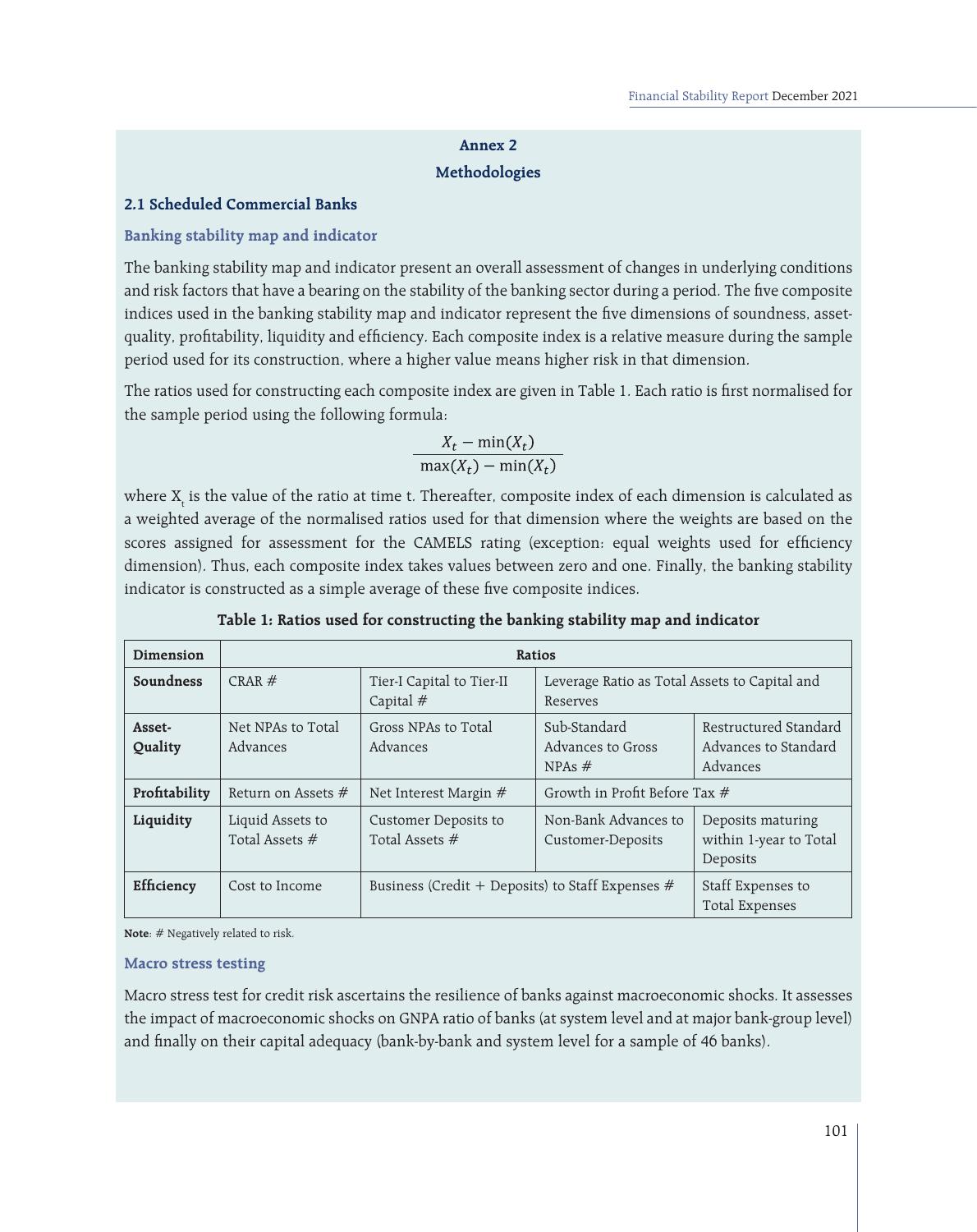#### **Impact of GNPA ratio**

Here, the slippage ratio (SR)<sup>1</sup> is modelled as a function of macroeconomic variables, using various econometric models that relate the select banking system aggregates to macroeconomic variables. The system-level and bank group-level slippage ratios are modelled using (i) multivariate regression; (ii) VAR and (iii) quantile regression. The banking system aggregates include current and lagged values of slippage ratio, while macroeconomic variables include gross domestic product (GDP), weighted average lending rate (WALR), CPI (combined) inflation, exports-to-GDP ratio, annualized current account balance-to-GDP ratio and annualized combined gross fiscal deficit-to-GDP ratio.

While multivariate regression allows evaluating the impact of select macroeconomic variables on the banking system's GNPA, the VAR model takes into account the feedback effect also. In these methods, the conditional mean of slippage ratio is estimated wherein it is assumed that the impact of macro-variables on credit quality will remain the same, irrespective of the level of the credit quality, which may not always be true. In order to relax this assumption, quantile regression was adopted, wherein conditional quantile is estimated instead of the conditional mean to deal with tail risks and to account for the non-linear impact of macroeconomic shocks.

The following econometric models are used to estimate the impact of macroeconomic shocks on the slippage ratio:

#### **System level models**

The system level GNPAs are projected using three different but complementary econometric models: multivariate regression, VAR and quantile regression. The final projection is derived by averaging the projections based on these three models.

Multivariate regression

The following multivariate regression model is used for projecting the slippage ratio of SCBs as a whole:

SR<sub>t</sub> = α<sub>1</sub> + β<sub>1</sub> SR<sub>t-1</sub> – β<sub>2</sub> ΔNGDP<sub>t-2</sub> + β<sub>3</sub> RWALR<sub>t-2</sub> – β<sub>4</sub> ( $\frac{CAB}{GDP}$ )<sub>t-3</sub> + β<sub>5</sub> ( $\frac{GFD}{GDP}$ )<sub>t-1</sub> + β<sub>6</sub> Dummy where,  $\alpha_1$ ,  $\beta_1$ ,  $\beta_2$ ,  $\beta_3$ ,  $\beta_4$ ,  $\beta_5$  and  $\beta_6$ > 0

VAR model

In notational form, mean-adjusted VAR of order p can be written as:

$$
y_t = A_1 y_{t-1} + \dots + A_p y_{t-p} + u_{t}, t = 0, 1, 2, 3, \dots
$$

where,  $\mathcal{Y}_t=(\mathcal{Y}_{1t},......,\mathcal{Y}_{Kt})$  is a (K×1) vector of variables at time t, the  $A_i$  (i=1,2,...p) are fixed (K×K) coefficient matrices and  $u_t = (u_1, \ldots, u_{kt})$  is a K-dimensional white noise or innovation process.

The VAR model is estimated using slippage ratio, real WALR, nominal GDP growth, annualized current account balance-to-GDP ratio and annualized combined gross fiscal deficit-to-GDP ratio. The appropriate

<sup>&</sup>lt;sup>1</sup> Slippages are fresh accretion to NPAs during a period. Slippage Ratio = Fresh NPAs/Standard Advances at the beginning of the period.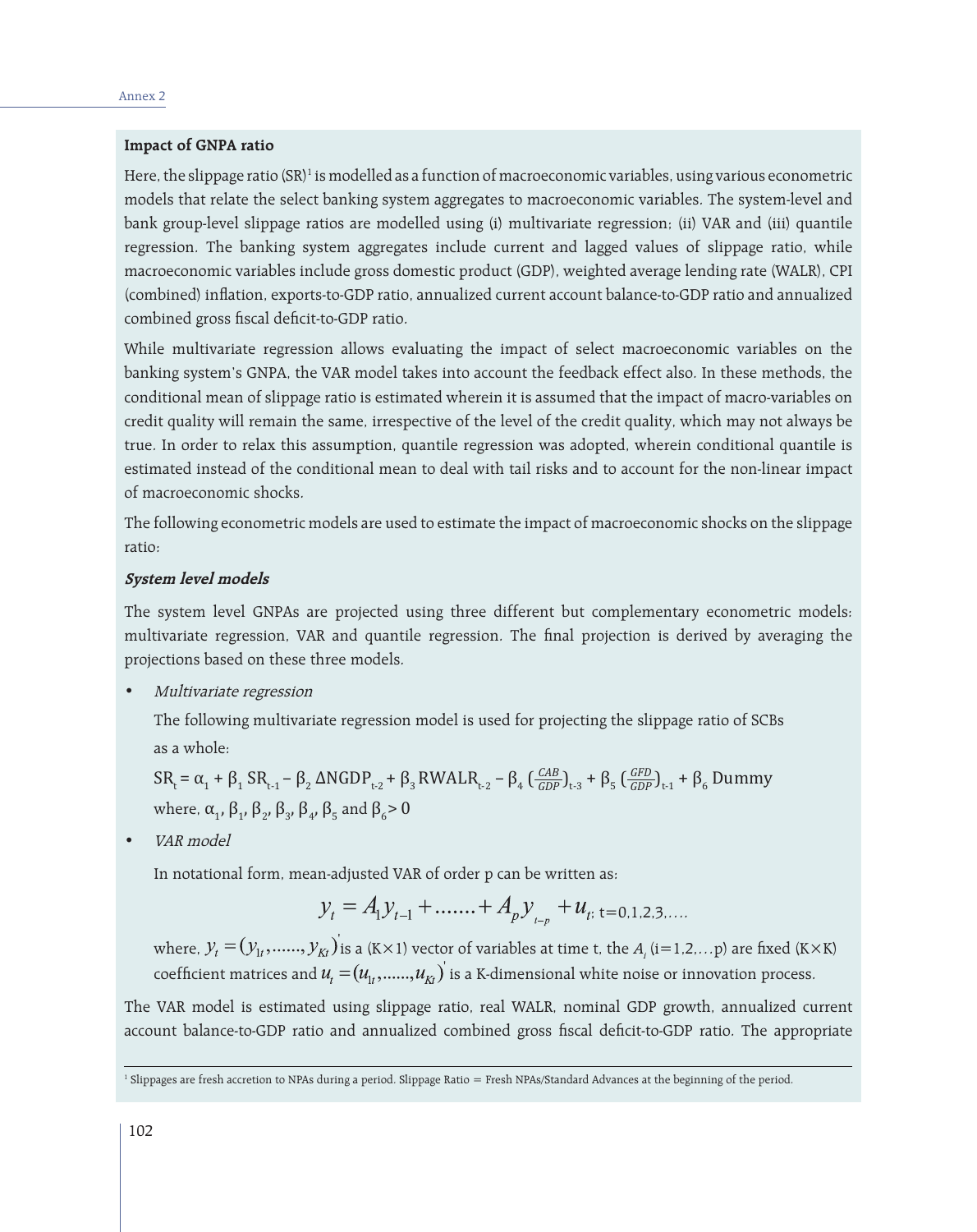order of VAR selected based on minimum information criteria as well as other diagnostics is two. The impact of various macroeconomic shocks is determined using the impulse response function of the selected VAR.

Quantile regression

The following quantile regression model is used to estimate the conditional quantile of slippage ratio at 0.8:

$$
SR_t = \alpha_1 + \beta_1 SR_{t-1} - \beta_2 ANGDP_{t-2} + \beta_3 RWALR_{t-2} - \beta_4 \left(\frac{CAB}{GDP}\right)_{t-3} + \beta_5 \left(\frac{GFD}{GDP}\right)_{t-1} + \beta_6 Dummy
$$

## **Bank group level models**

The bank group-wise slippage ratios are projected using three different but complementary econometric models: multivariate regression, VAR and quantile regression. The final projection is derived by averaging the projections based on these three models.

Multivariate regression

The following multivariate regressions are used to model the slippage ratio of various bank groups:

Public Sector Banks (PSBs):

$$
SR_t = \alpha_1 + \beta_1 SR_{t-1} + \beta_2 RWALR_{t-2} - \beta_3 \Delta NGDP_{t-2} + \beta_4 \left(\frac{GFD}{GDP}\right)_{t-3} - \beta_5 \left(\frac{CAB}{GDP}\right)_{t-3} + \beta_6 Dummy
$$

Private Sector Banks (PVBs):

$$
SR_t = \alpha_1 + \beta_1 SR_{t-1} + \beta_2 RWALR_{t-3} - \beta_3 \triangle NGDP_{t-1} - \beta_4 \left(\frac{EXP}{GDP}\right)_{t-1} + \beta_5 Dummy
$$

Foreign Banks (FBs):

SR<sub>t</sub> = α<sub>1</sub> + β<sub>1</sub> SR<sub>t-1</sub> + β<sub>2</sub>Δ<sup>2</sup>CPI<sub>t-4</sub> + β<sub>3</sub>Δ( $\frac{GFD}{GDP}$ )<sub>t-3</sub> – β<sub>4</sub>Δ( $\frac{EXP}{GDP}$ )<sub>t-1</sub> + β<sub>5</sub> Dummy

VAR model

In order to model the slippage ratio of various bank groups, different VAR models are estimated based on the following macro variables:

PSBs: NGDP, RWALR, CAB- to -GDP ratio and GFD- to- GDP ratio of order 1.

PVBs: NGDP, RWALR and exports- to- GDP ratio of order 1.

FBs: GDP, CPI, exports- to- GDP ratio and GFD-to-GDP ratio of order 1.

• Quantile regression

The following quantile regression models are used to model the conditional quantile of slippage ratios at 0.8 for various bank groups:

Public Sector Banks (PSBs):

$$
SR_t = \alpha_1 + \beta_1 SR_{t-1} + \beta_2 RWALR_{t-2} - \beta_3 \Delta NGDP_{t-1} + \beta_4 \left(\frac{GFD}{GDP}\right)_{t-3} - \beta_5 \left(\frac{CAB}{GDP}\right)_{t-3} + \beta_6 Dummy
$$

Private Sector Banks (PVBs):

SR<sub>t</sub> = α<sub>1</sub> + β<sub>1</sub> SR<sub>t-1</sub> + β<sub>2</sub> RWALR<sub>t-4</sub> – β<sub>3</sub> ΔNGDP<sub>t-1</sub> – β<sub>4</sub> ( $\frac{EXP}{GDP}$ )<sub>t-1</sub> – β<sub>5</sub> ( $\frac{CAB}{GDP}$ )<sub>t-3</sub> + β<sub>6</sub> Dummy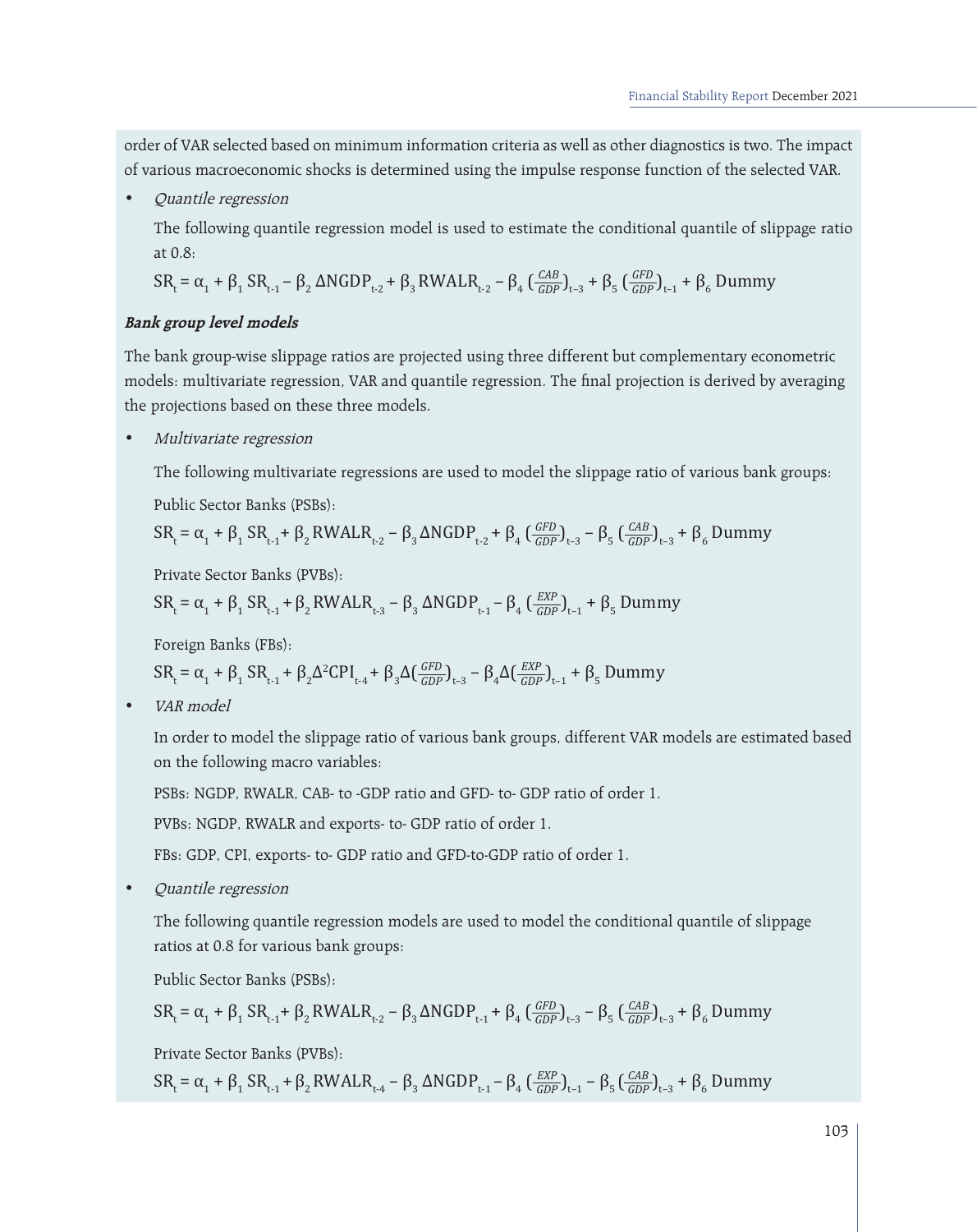Foreign Banks (FBs):

# $SR_t = \alpha_1 + \beta_1 SR_{t-1} + \beta_2 \Delta^2 CPI_{t-1} + \beta_3 \Delta(\frac{GFD}{GDP})_{t-3} - \beta_4 \Delta(\frac{EXP}{GDP})_{t-1} + \beta_5$  Dummy

## **Estimation of GNPAs from slippages**

Once, slippage ratio is projected using the above-mentioned models, GNPA is projected using the identity given below:

$$
GNPA_{t+1} = GNPA_t + Slippage_{(t,t+1)} - Recovery_{(t,t+1)} - Write-off_{(t,t+1)} - Upgradation_{(t,t+1)}
$$

Derivation of GNPAs from slippage ratios, which are projected using the above mentioned credit risk econometric models, are based on the following assumptions: credit growth of 6.9 per cent, 7.5 per cent, 7.7 per cent and 7.8 per cent respectively; recovery rates of 3.6 per cent, 2.6 per cent, 2.0 per cent and 3.0 per cent, respectively; write-off rates of 5.7 per cent, 7.3 per cent, 5.3 per cent and 5.1 per cent respectively; upgradation rates of 1.0 per cent, 1.2 per cent, 2.3 per cent and 2.3 per cent respectively during quarters ending December 2021, March 2022, June 2022 and September 2022.

#### **Impact on capital adequacy**

The impact of macro shocks on capital adequacy of banks is captured through the following steps;

- i. The impact on future capital accumulation is captured through projection of profit under the assumed macro scenarios, assuming that only 25 per cent of profit after tax (PAT) (which is minimum regulatory requirements) goes into capital of banks.
- ii. The requirement of additional capital in future are projected by estimating risk-weighted assets (RWAs) using internal rating based (IRB) formula.

Formulae used are:

$$
CRAR_{t+1} = \frac{Capital_t + 0.25 * PAT_{t+1}}{RWAs(credit risk)_{t+1} + RWAs(others)_{t+1}}
$$
  
Common Equity Tier 1 Capital Ratio<sub>t+1</sub> = 
$$
\frac{CET1_t + 0.25 * PAT_{t+1}}{RWAs(credit risk)_{t+1} + RWAs(others)_{t+1}}
$$

where, PAT is projected using satellite models, elucidated in the subsequent section. RWAs (others), which is total RWAs minus RWAs of credit risk, is projected based on average growth rate observed in the past one year. RWAs (credit risk) is estimated using the IRB formula given below:

**IRB Formula**: Bank-wise RWA for credit risk is estimated using the following IRB formula;

$$
RWAs(credit risk) = 12.5 \times \left(\sum_{i=1}^{n} EAD_i \times K_i\right)
$$

where, EADi is exposure at default of the bank in the sector i  $(i=1,2...n)$ .

Ki is minimum capital requirement for the sector i which is calculated using the following formula:

$$
= \left[ LGD_i \times N \left[ (1 - R_i)^{-0.5} \times G(PD_i) + \left( \frac{R_i}{1 - R_i} \right)^{0.5} \times G(0.999) \right] - PD_i \times LGD_i \right]
$$
  
 
$$
\times \left( 1 - 1.5 \times b(PD_i) \right)^{-1} \times \left( 1 + (M_i - 2.5) \times b(PD_i) \right)
$$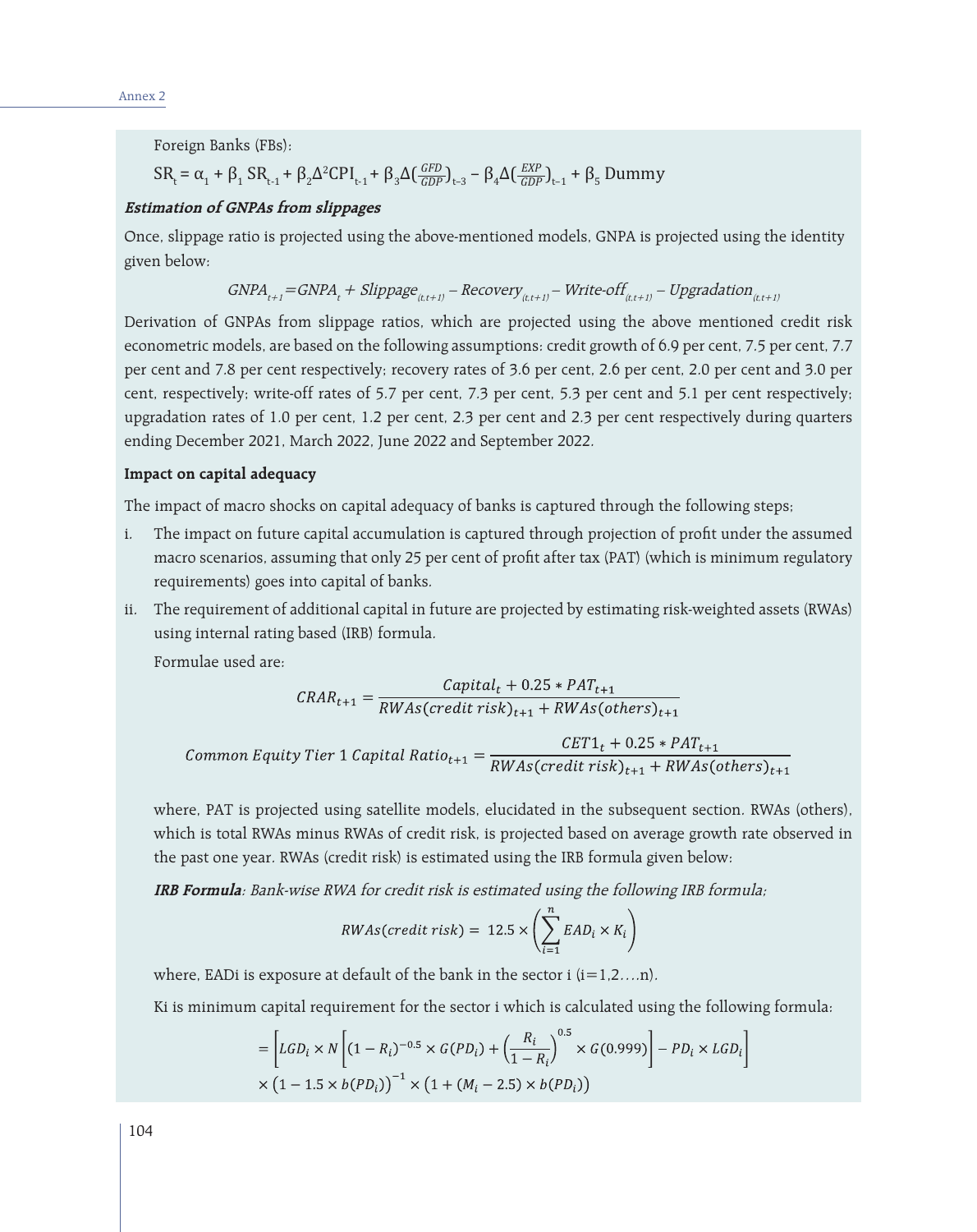where, LGD<sub>i</sub> is loss given default of the sector i, PD<sub>i</sub> is probability of default of the sector i, N(..) is cumulative distribution function of standard normal distribution, G(..) is inverse of cumulative distribution function of standard normal distribution,  $\mathrm{M_{i}}$  is average maturity of loans of the sector (which is taken 2.5 for all the sector in this case),  $b(PD_{i}^{\prime})$  is smoothed maturity adjustment and  $R_{i}^{\prime}$  is correlation of the sector i with the general state of the economy. Calculation of both, b(PD) and R depend upon PD.

This IRB formula requires three major inputs, namely, sectoral PD, EAD and LGD. Here, sectoral PDs are proxied by annual slippage of the respective sectors using banking data. PD for a particular sector is taken as same (*i.e.* systemic shocks) for each of the 46 selected banks, whereas, EAD for a bank for a particular sector is total outstanding loan (net of NPAs) of the bank in that particular sector. Further, assumption on LGD was taken as follows; under the baseline scenario, LGD =  $60$  per cent (broadly as per the RBI guidelines on 'Capital Adequacy - The IRB Approach to Calculate Capital Requirement for Credit Risk'), which increases to 65 per cent under medium macroeconomic risk scenario and 70 per cent under severe macroeconomic risk.

Selected sectors: The following 17 sectors/sub-sectors (and others) are selected for the stress test.

| Sr. No.                 | Sector/Sub-sector  | Sr. No. | Sector/Sub-sector              |
|-------------------------|--------------------|---------|--------------------------------|
| 1                       | Engineering        | 10      | Basic Metal and Metal Products |
| 2                       | Auto               | 11      | Mining                         |
| $\overline{\mathbf{3}}$ | Cement             | 12      | Paper                          |
| $\overline{4}$          | Chemicals          | 13      | Petroleum                      |
| 5 <sup>5</sup>          | Construction       | 14      | Agriculture                    |
| 6                       | Textiles           | 15      | Retail-Housing                 |
| $\overline{7}$          | Food Processing    | 16      | Retail-Others                  |
| 8                       | Gems and Jewellery | 17      | Services                       |
| 9                       | Infrastructure     | 18      | Others                         |

## **Table 2: List of selected sectors/sub-sectors**

The stochastic relationship of sectoral annual slippage ratio (*i.e.* sectoral PDs) with macro variables is estimated using multivariate regression for each sector. Using these estimated regressions, sectoral PDs of each sector are projected for four quarters ahead under assumed baseline as well as two adverse scenarios, namely, medium stress and severe stress. The sectoral regression models are presented in the next section.

The bank-wise profit after tax (PAT) is projected using the following steps:

- Components of PAT (i.e. Net Interest Income(NII), Other Operating Income(OOI), Operating Expenses(OE) and Provisions & Write off) of each bank-group is projected under baseline and adverse scenarios, using the method explained in the subsequent section.
- Share of components of PAT of each bank (except income tax) in their respective bank-group is calculated.
- Each component of PAT (except income tax) of each bank is projected from the projected value of the component of PAT of respective bank-group and applying that bank's share in the particular component of PAT.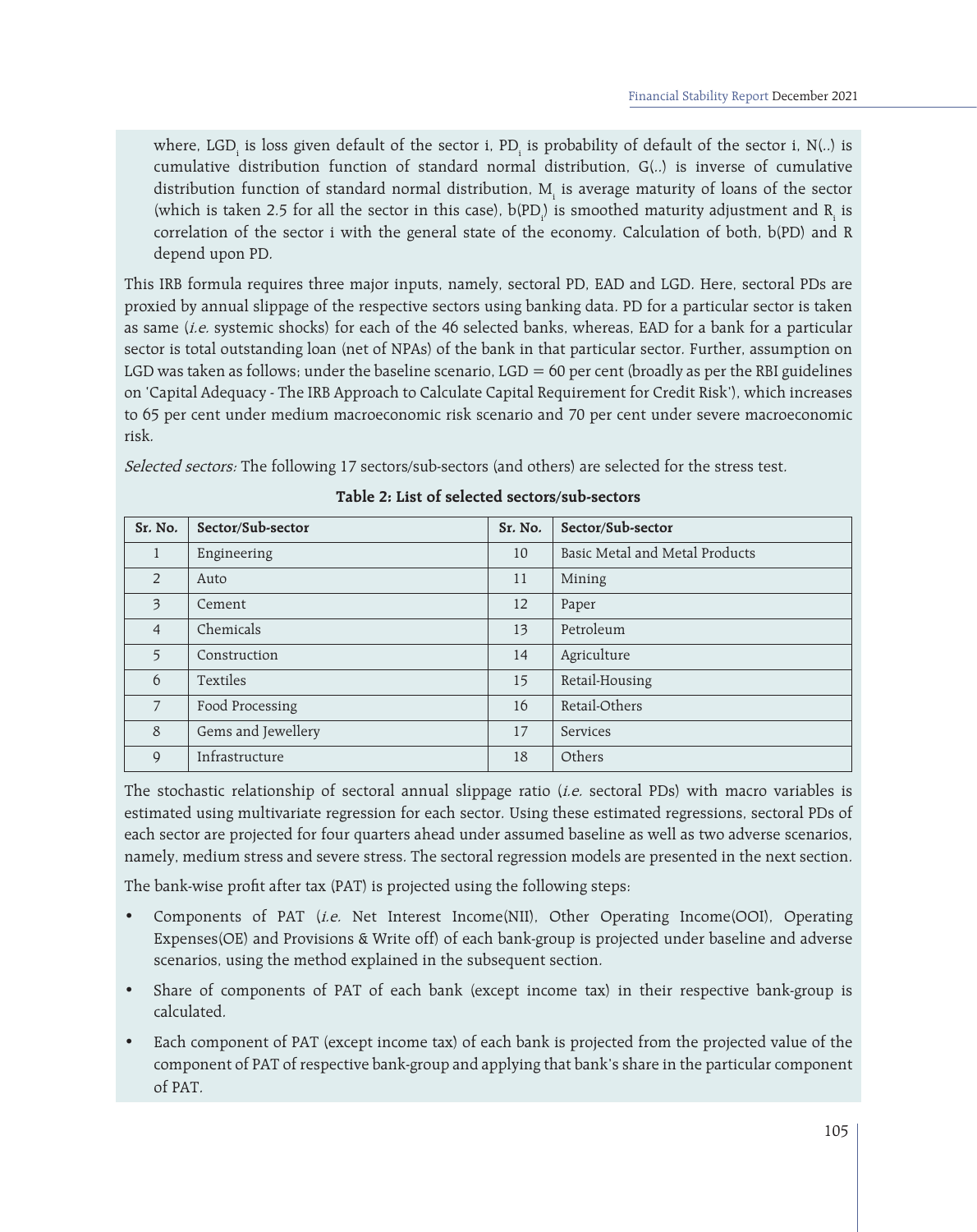- Annex 2
- • Finally, bank-wise PAT was projected by appropriately adding or subtracting their components estimated in the previous step and using income tax rate at 35 per cent.

Using these formulae, assumptions and inputs, impact of assumed macro scenarios on the capital adequacy of each bank is estimated and future change in capital adequacy under baseline from the latest observed data and change in the capital adequacy of banks from baseline to adverse macro shocks are calculated. Finally, these changes are appropriately applied on the latest observed capital adequacy (under Standardised Approach) of the bank.

#### **Projection of Sectoral PDs**

1. Engineering

$$
\Delta PD_t = \alpha + \beta_1 \Delta PD_{t-1} + \beta_2 \Delta WALR_{t-2} - \beta_3 (\frac{EXP}{GDP})_{t-2} - \beta_4 \Delta GVA (Industry)_{t-3} + \beta_5 Dummy
$$

2. Auto

$$
PD_t = \alpha + \beta_1 PD_{t-1} - \beta_2 \Delta GDP_{t-1} + \beta_3 WALR_{t-1} - \beta_4 \left(\frac{EXP}{GDP}\right)_{t-2} + \beta_5 \Delta CPI_{t-2} + \beta_6 Dummy
$$

3. Cement

 $PD_t = \alpha + \beta_1 PD_{t-1} - \beta_2 \Delta GDP_{t-2} + \beta_3 \Delta WALR_{t-1} - \beta_4 (\frac{EXP}{GDP})_{t-2} + \beta_5 Dumm$ 

- 4. Chemicals and Chemical Products  $PD_{t} = \alpha + \beta_{1} PD_{t-1} + \beta_{2} \Delta WALR_{t-1} - \beta_{3} \Delta GDP_{t-1} + \beta_{4} Dummy_{t}$
- 5. Construction

$$
PD_t = \alpha + \beta_1 PD_{t-1} + \beta_2 \Delta WALR_{t-1} - \beta_3 (\frac{EXP}{GDP})_{t-1} - \beta_4 \Delta GDP_{t-1} + \beta_5 Dummy_t
$$

6. Textiles

 $PD_t = \alpha + \beta_1 PD_{t-1} - \beta_2 \Delta GDP_{t-1} + \beta_3 \Delta WALR_{t-1} - \beta_4 (\frac{EXP}{GDP})_{t-2} + \beta_5 \Delta CPI_{t-3} + \beta_6 Dumm$ 

7. Food Processing

$$
PD_t = \alpha + \beta_1 PD_{t-1} + \beta_2 \Delta WALR_{t-3} - \beta_3 (\frac{EXP}{GDP})_{t-1} - \beta_4 \Delta GDP_{t-2} + \beta_5 Dummy_t
$$

8. Gems and Jewellery

$$
PD_t = \alpha + \beta_1 PD_{t-1} + \beta_2 \Delta WALR_{t-1} - \beta_3 (\frac{EXP}{GDP})_{t-3} - \beta_4 \Delta GDP_{t-2} + \beta_5 Dummy_t
$$

9. Infrastructure

$$
PD_t = \alpha + \beta_1 PD_{t-1} - \beta_2 \Delta GDP_{t-2} + \beta_3 WALR_{t-1} + \beta_4 \Delta CPI_{t-1} + \beta_5 Dummy_t
$$

10. Basic Metal and Metal Products

$$
PD_t = \alpha + \beta_1 PD_{t-1} - \beta_2 \Delta GDP_{t-3} + \beta_3 WALR_{t-1} - \beta_4 (\frac{EXP}{GDP})_{t-1} + \beta_5 Dummy_t
$$

11. Mining and Quarrying

$$
PD_t = \alpha + \beta_1 PD_{t-1} - \beta_2 \Delta GDP_{t-2} + \beta_3 \Delta CPL_{t-1} - \beta_4 (\frac{EXP}{GDP})_{t-2} + \beta_5 Dummy_t
$$

12. Paper and Paper Products

 $PD_t = \alpha + \beta_1 PD_{t-1} + \beta_2 \Delta WALR_{t-4} - \beta_3 (\frac{EXP}{GDP})_{t-2} - \beta_4 \Delta GDP_{t-1} + \beta_5 Dumm_y$ 

106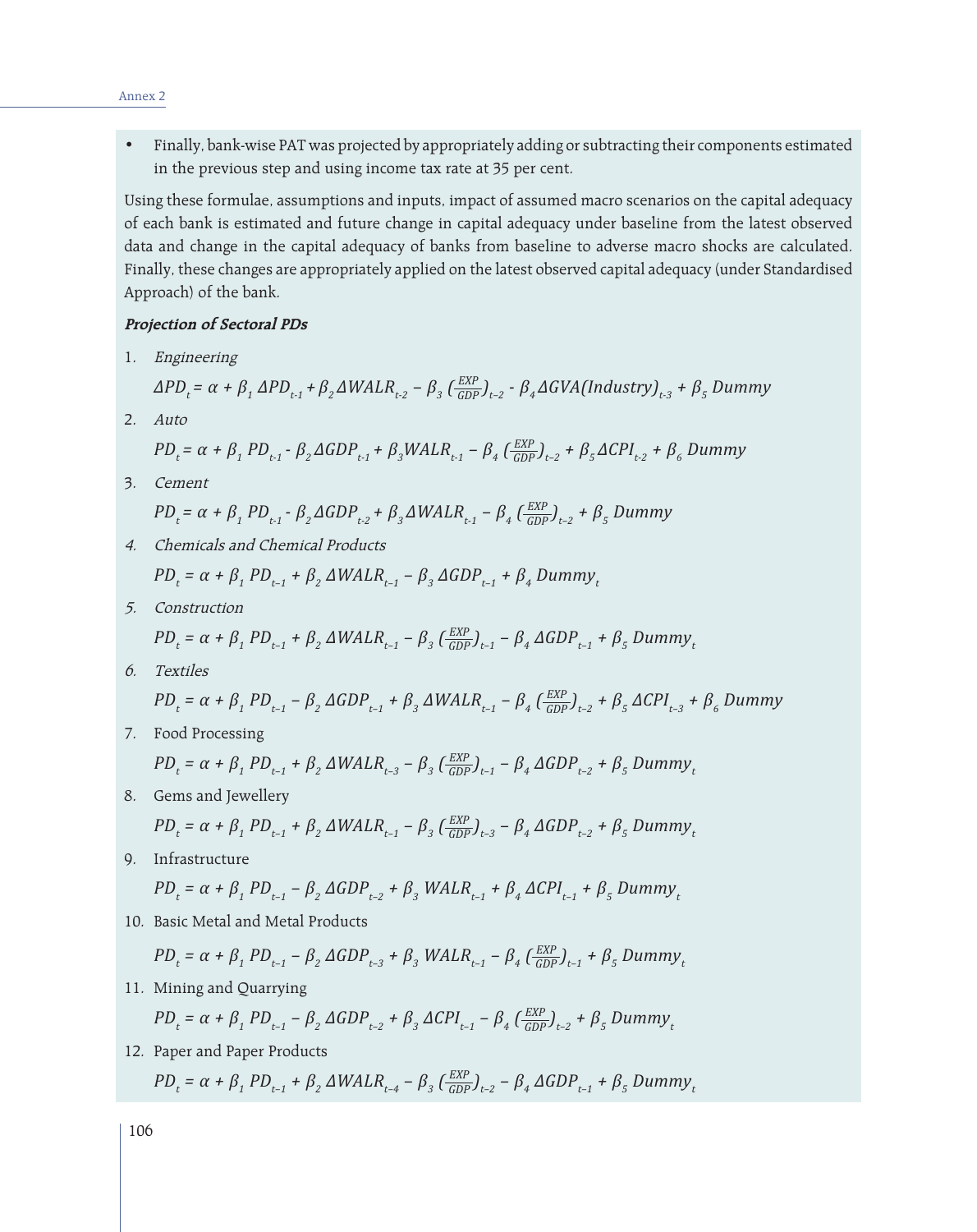13. Petroleum and Petroleum Products

$$
PD_t = \alpha + \beta_1 PD_{t-1} + \beta_2 \Delta WALR_{t-2} - \beta_3 \left(\frac{EXP}{GDP}\right)_{t-2} - \beta_4 \Delta GDP_{t-2} + \beta_5 Dumm_y
$$

14. Agriculture

$$
PD_t = \alpha + \beta_1 PD_{t-1} + \beta_2 \Delta WALR_{t-1} - \beta_3 (\frac{EXP}{GDP})_{t-2} - \beta_4 \Delta GDP_{t-1} + \beta_5 Dummy_t
$$

15. Services

$$
\Delta PD_{t} = \alpha + \beta_{1} \Delta PD_{t-1} + \beta_{2} \Delta WALR_{t-1} - \beta_{3} (\frac{EXP}{GDP})_{t-2} - \beta_{4} \Delta GDP_{t-2} + \beta_{5} \Delta CPL_{t-1}
$$

16. Retail Housing

$$
\Delta PD_t = \alpha + \beta_1 \Delta PD_{t-1} + \beta_2 \Delta WALR_{t-2} - \beta_3 \Delta GDP_{t-1}
$$

17. Other Retail

$$
PD_t = \alpha + \beta_1 PD_{t-1} + \beta_2 \Delta WALR_{t-2} - \beta_3 \left(\frac{EXP}{GDP}\right)_{t-1} + \beta_4 Dummy_t
$$

18. Others

$$
PD_t = \alpha + \beta_1 PD_{t-1} + \beta_2 \Delta WALR_{t-2} - \beta_3 \Delta GDP_{t-1} + \beta_4 Dumm y_t
$$

#### **Projection of bank-group wise PAT**

The various components of PAT of major bank-groups (namely, PSBs, PVBs and FBs), such as, NII, OOI, OE and Provisions & Writeoff are projected using different time series econometric models (as given below). Finally, PAT is estimated using the following identity:

 $PAT = NII + OOI - OE - Provisions$  & writeoff - Income Tax

where, *NII* is net interest income, *OOI* is other operating income and *OE* is operating expenses.

Net Interest Income (NII): NII is the difference between interest income and interest expense and is projected using the following regression model:

$$
LNII_t = -\alpha_1 + \beta_1 LNII_{t-1} + \beta_2 LNGDP\_SA_{t-1} + \beta_3 Adv\_Gr_{t-1} + \beta_4 Spread_t
$$

*LNII* is log of NII. *LNGDP\_SA* is seasonally adjusted log of nominal GDP. *Adv\_Gr* is the y-o-y growth rate of loans and advances. Spread is the difference between average interest rate earned by interest earning assets and average interest paid on interest bearing liabilities.

Other Operating Income (OOI): Log of OOI (LOOI) of SCBs is projected using the following regression model:

$$
LOOI_t = -\alpha_1 + \beta_1 LOOI_{t-1} + \beta_2 LNGDP\_SA_t
$$

Operating Expense (OE): OE of SCBs is projected using an Autoregressive Moving Average (ARMA) model.

Provisions (including write-off): The required provisioning is projected using the following regression:

*P\_Adv<sup>t</sup> = α<sup>1</sup> + β<sup>1</sup> P\_Advt–1 – β<sup>2</sup> ΔGDPt–2 + β<sup>3</sup> GNPAt–1 – β<sup>4</sup> Dummy*

*P\_Adv* is provisions to total advances ratio. *ΔGDP* is the y-o-y growth rate of real GDP. *GNPA* is gross nonperforming assets to total advances ratio.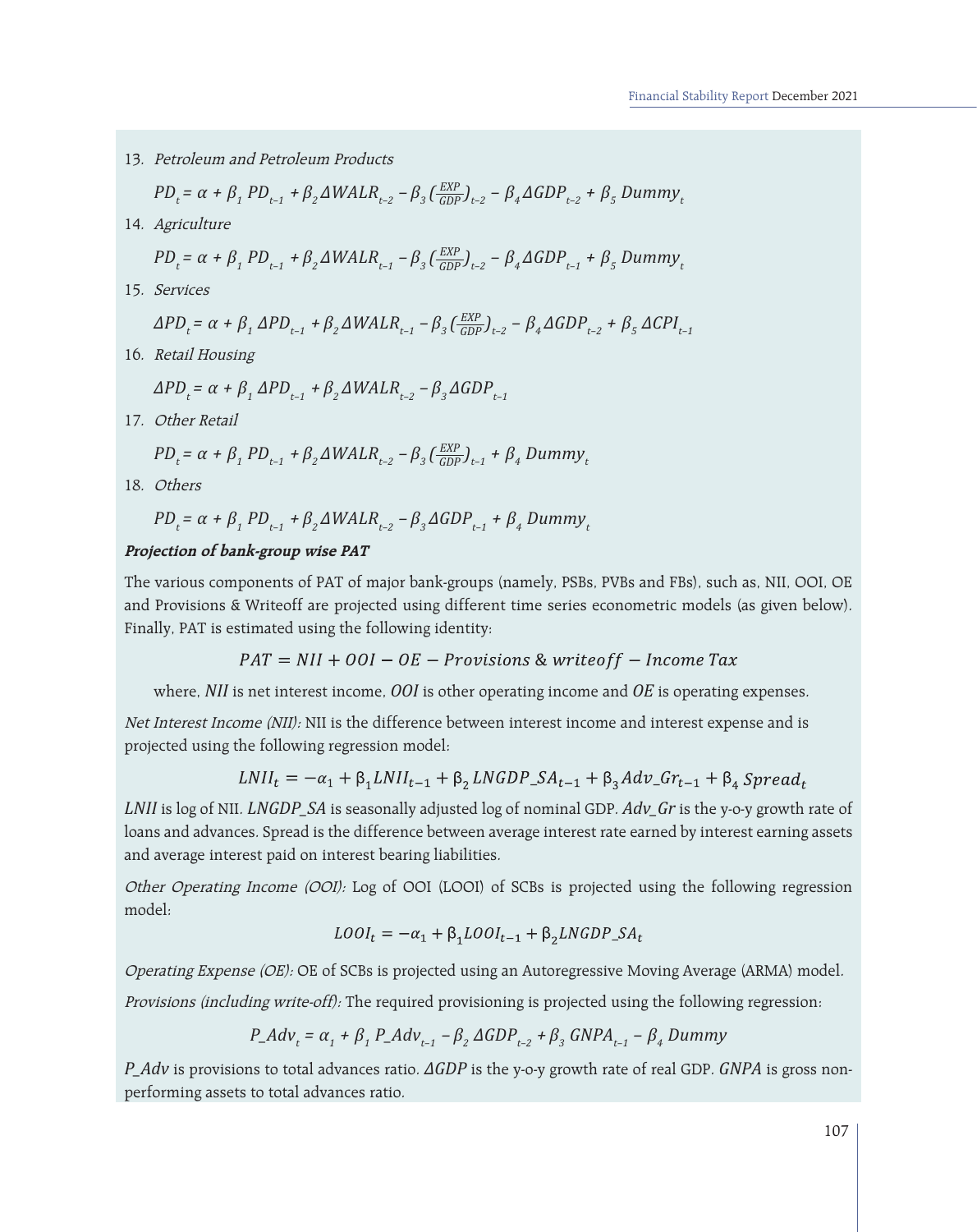Income Tax: The applicable income tax is taken as 35 per cent of profit before tax, which is based on the past trend of ratio of income tax to profit before tax.

#### **Single factor sensitivity analysis – Stress testing**

As a part of quarterly surveillance, stress tests are conducted covering credit risk, interest rate risk, liquidity risk etc. and the resilience of commercial banks in response to these shocks is studied. The analysis is done on individual SCBs as well as on the system level.

#### **Credit risk (includes concentration risk)**

To ascertain the resilience of banks, the credit portfolio was given a shock by increasing GNPA ratio for the entire portfolio. For testing the credit concentration risk, default of the top individual borrower(s) and the largest group borrower(s) was assumed. The analysis was carried out both at the aggregate level as well as at the individual bank level. The assumed increase in GNPAs was distributed across sub-standard, doubtful and loss categories in the same proportion as prevailing in the existing stock of NPAs. However, for credit concentration risk (exposure based) the additional GNPAs under the assumed shocks were considered to fall into sub-standard category only and for credit concentration risk (based on stressed advances), stressed advances were considered to fall into loss category. The provisioning requirements were taken as 25 per cent, 75 per cent and 100 per cent for sub-standard, doubtful and loss advances respectively. These norms were applied on additional GNPAs calculated under a stress scenario. As a result of the assumed increase in GNPAs, loss of income on the additional GNPAs for one quarter was also included in total losses, in addition to the incremental provisioning requirements. The estimated provisioning requirements so derived were deducted from banks' capital and stressed capital adequacy ratios were computed.

#### **Sectoral Risk**

To ascertain the Sectoral credit risk of individual banks, the credit portfolios of particular sector was given a shock by increasing GNPA ratio for the sector. The analysis was carried out both at the aggregate level as well as at the individual bank level. Sector specific shocks based on standard deviation(SD) of GNPA ratios of a sector are used to study the impact on individual banks. The additional GNPAs under the assumed shocks were considered to fall into sub-standard category only. As a result of the assumed increase in GNPAs, loss of income on the additional GNPAs for one quarter was also included in total losses, in addition to the incremental provisioning requirements. The estimated provisioning requirements so derived were deducted from banks' capital and stressed capital adequacy ratios were computed.

#### **Interest rate risk**

Under assumed shocks of the shifting of the INR yield curve, there could be losses on account of the fall in value of the portfolio or decline in income. These estimated losses were reduced from the banks' capital to arrive at stressed CRAR.

For interest rate risk in the trading portfolio (HFT  $+$  AFS), a duration analysis approach was considered for computing the valuation impact (portfolio losses). The portfolio losses on these investments were calculated for each time bucket based on the applied shocks. The resultant losses/gains were used to derive the impacted CRAR.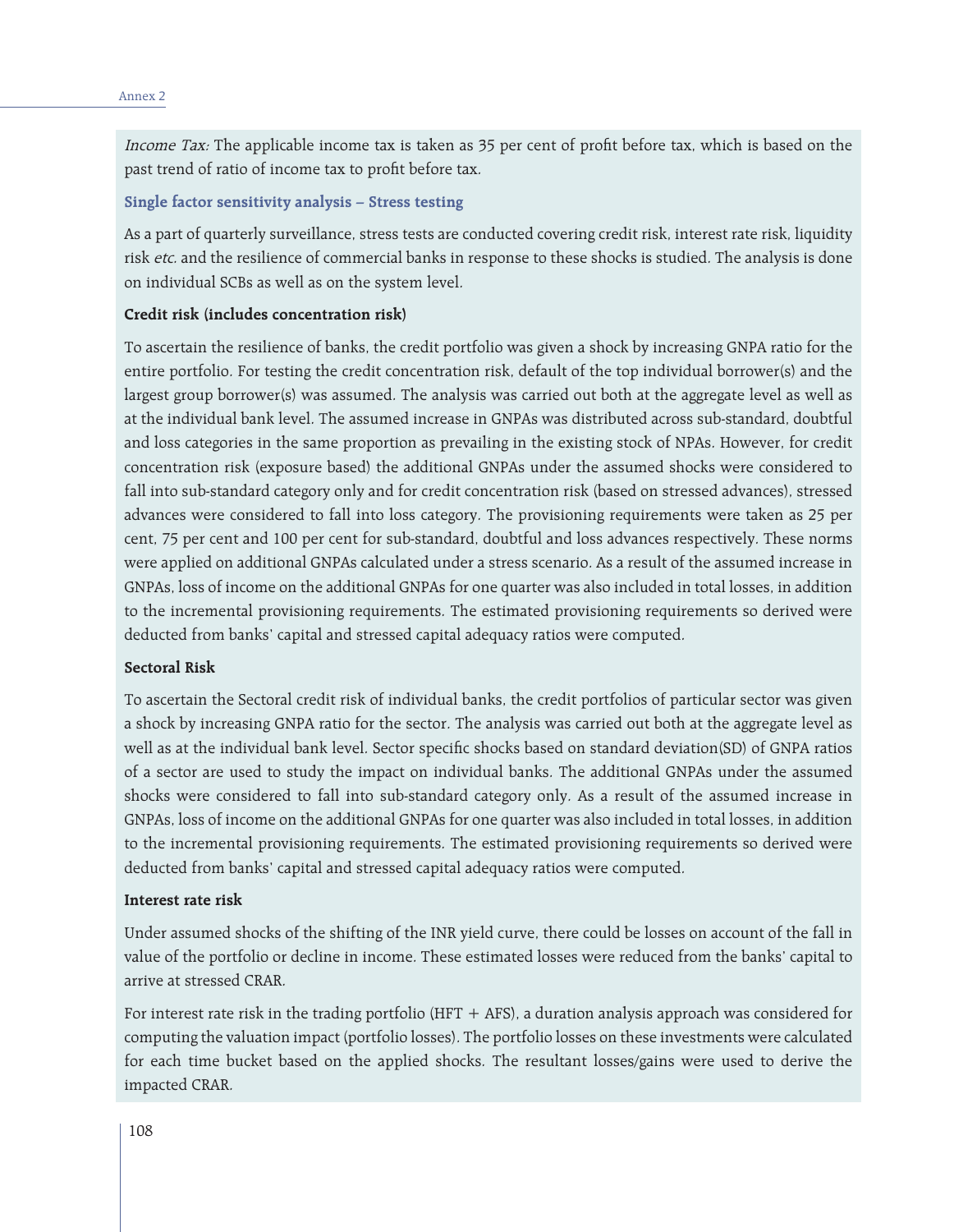## **Equity price risk**

Under the equity price risk, impact of a shock of a fall in the equity price index, by certain percentage points, on profit and bank capital were examined. The fall in value of the portfolio or income losses due to change in equity prices are accounted for the total loss of the banks because of the assumed shock. The estimated total losses so derived were reduced from the banks' capital.

### **Liquidity risk**

The aim of the liquidity stress tests is to assess the ability of a bank to withstand unexpected liquidity drain without taking recourse to any outside liquidity support. Various scenarios depict different proportions (depending on the type of deposits) of unexpected deposit withdrawals on account of sudden loss of depositors' confidence along with a demand for unutilised portion of sanctioned/committed/guaranteed credit lines (taking into account the undrawn working capital sanctioned limit, undrawn committed lines of credit and letters of credit and guarantees). The stress tests were carried out to assess banks' ability to fulfil the additional and sudden demand for credit with the help of their liquid assets alone.

Assumptions used in the liquidity stress tests are given below:

- It is assumed that banks will meet stressed withdrawal of deposits or additional demand for credit through sale of liquid assets only.
- The sale of investments is done with a haircut of 10 per cent on their market value.
- The stress test is done under a 'static' mode.

#### **Bottom-up Stress testing: Select banks**

Bottom-up sensitivity analysis was performed by 18 select scheduled commercial banks. A set of common scenarios and shock sizes were provided to the select banks. The tests were conducted using March 2021 data. Banks used their own methodologies for calculating losses in each case.

#### **Bottom-up stress testing: Derivatives portfolios of select banks**

The stress testing exercise focused on the derivatives portfolios of a representative sample set of top 20 banks in terms of notional value of the derivatives portfolios. Each bank in the sample was asked to assess the impact of stress conditions on their respective derivatives portfolios.

In case of domestic banks, the derivatives portfolio of both domestic and overseas operations was included. In case of foreign banks, only the domestic (Indian) position was considered for the exercise. For derivatives trade where hedge effectiveness was established it was exempted from the stress tests, while all other trades were included.

The stress scenarios incorporated four sensitivity tests consisting of the spot USD/INR rate and domestic interest rates as parameters.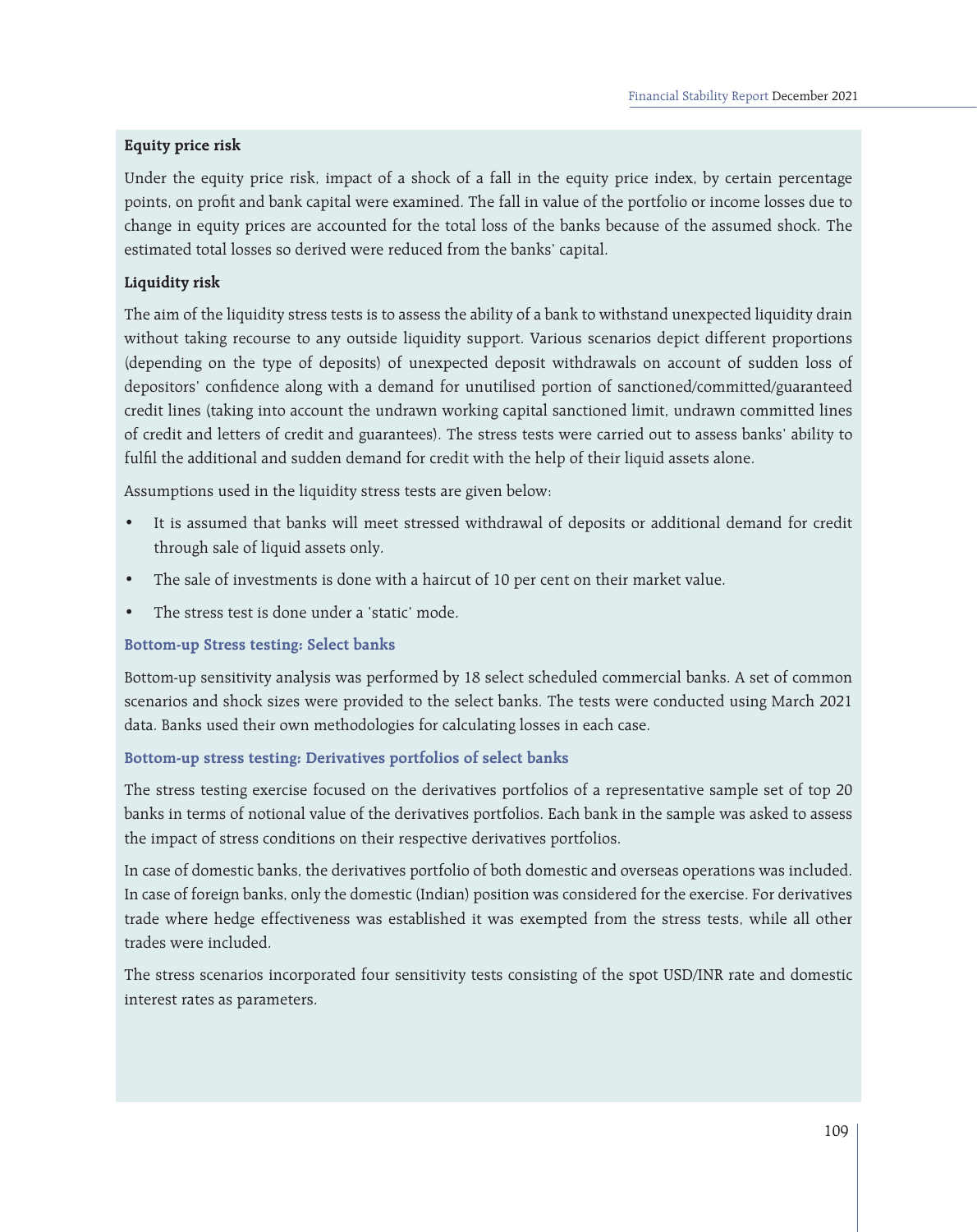|         | Domestic interest rates |                          |  |
|---------|-------------------------|--------------------------|--|
|         | Overnight               | $+2.5$ percentage points |  |
| Shock 1 | Up to 1yr               | $+1.5$ percentage points |  |
|         | Above 1yr               | $+1.0$ percentage points |  |

#### **Table 3: Shocks for stress testing of derivatives portfolio**

|         | Domestic interest rates |                        |  |
|---------|-------------------------|------------------------|--|
| Shock 2 | Overnight               | -2.5 percentage points |  |
|         | Up to 1yr               | -1.5 percentage points |  |
|         | Above 1yr               | -1.0 percentage points |  |
|         |                         |                        |  |

|         | <b>Exchange rates</b> |                |  |
|---------|-----------------------|----------------|--|
| Shock 3 | USD/INR               | $+20$ per cent |  |
|         |                       |                |  |
|         | <b>Exchange rates</b> |                |  |
| Shock 4 | USD/INR               | -20 per cent   |  |

## **2.2 Primary (urban) Co-operative Banks**

Stress testing of UCBs was conducted with reference to the reported position as on March 31, 2021. The banks were subjected to baseline, medium and severe stress scenarios in the areas of credit risk, market risk and liquidity risk as follows:

## **a. Credit Default Risk**

- • Under Credit Default Risk, the model aims to assess the impact of stressed credit portfolio of a bank on its CRAR.
- Arithmetic mean of annual growth rate was calculated based on reported data of NPAs between 2009 and 2020 of the UCB sector as a whole.
- The annual growth rate was calculated separately for each NPA class (sub-standard, D1, D2, D3 and loss assets). This annual growth rate formed the baseline stress scenario, which was further stressed by applying shocks of 1.5 Standard Deviation (SD) and 2.5 SD to generate medium and severe stress scenarios for each category separately.
- Based on the above methodology, the annual NPA growth rate matrix arrived at under the three stress scenarios was as below. These were further adjusted bank wise based on their NPA divergence level.

|                        | Increase in<br><b>Substandard Assets</b> | assets | Increase in $D1$   Increase in $D2$   Increase in $D3$<br>assets | assets | IDET CEITI<br>Increase in<br>Loss assets |
|------------------------|------------------------------------------|--------|------------------------------------------------------------------|--------|------------------------------------------|
| <b>Baseline Stress</b> | 22.06                                    | 18.08  | 16.53                                                            | 13.88  | 4.81                                     |
| Medium Stress          | 61.93                                    | 47.00  | 41.24                                                            | 51.32  | 16.51                                    |
| Severe Stress          | 88.52                                    | 66.27  | 57.71                                                            | 76.27  | 24.31                                    |

(per cent)

110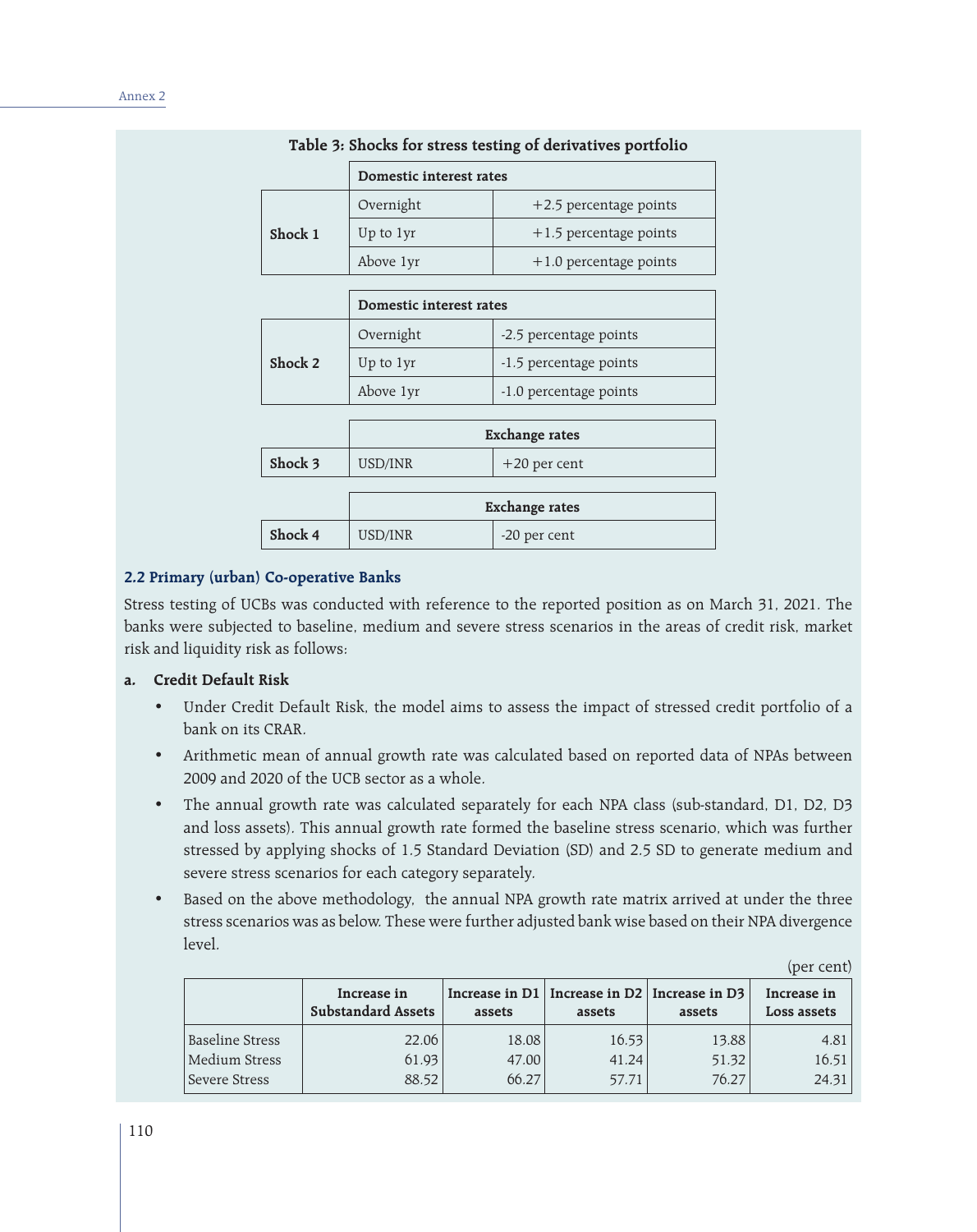## **b. Credit Concentration Risk**

• It was assumed that under the three stress scenarios the top 1, 2 and 3 single borrower exposures respectively move from 'Standard Advances' category to 'Loss Advances' category leading to 100 per cent provisioning and its consequent impact on CRAR.

## **c. Interest Rate Risk in Trading Book**

- The duration analysis approach was adopted for analyzing upward movement of interest rates on AFS and HFT portfolio of UCBs.
- Due to absence of data with respect to Modified Duration (MD) for UCBs, the model used the Weighted Average MD of small finance bamks (SFBs) given the structural similarities between SFBs and UCBs, with an increase of 50 basis points as a conservative approach.
- Upward movement of interest rates by 50 bps, 150 bps and 250 bps were assumed under the three stress scenarios and provisioning impact on CRAR was assessed.

## **d. Interest Rate Risk in Banking Book**

The Banking Book of UCBs was subjected to interest rate shocks of 50 bps, 150 bps and 250 bps under three stress scenarios and impact on Net Interest Income was arrived at.

## **Liquidity Risk**

The stress test was conducted based on cumulative cash flows in the 1-28 days' time bucket. The cash inflows and outflows were stressed under baseline, medium, and severe scenarios as below:

|                        |                     | (per cent)           |
|------------------------|---------------------|----------------------|
| <b>Stress Scenario</b> | Decrease in Inflows | Increase in Outflows |
| Baseline               |                     | 25                   |
| Medium                 |                     | 50                   |
| Severe                 |                     | 100                  |

The banks with negative cumulative mismatch (cash inflow less cash outflow) exceeding 20 per cent of the outflows were considered to be under stress on the basis of the circular RBI/2008-09/174 UBD. PCB. Cir. No12/12.05.001/2008-09 dated September 17, 2008, which stipulates that the mismatches (negative gap between cash inflows and outflows) during 1-14 days and 15-28-days' time bands in the normal course should not exceed 20 per cent of the cash outflows in each time band.

## **2.3 NBFC Stress Testing – Single factor sensitivity analysis**

## **Credit Risk**

A shock was applied to the credit portfolio of NBFCs at individual level and system level by increasing the GNPA ratio by 1 SD and 2 SD under medium and high-risk scenarios. Credit exposure and risk weighted assets (RWA) were assumed to grow at 75 per cent of compound annual growth rate compounded annual growth rate (CAGR) over the past three years. Additional NPAs due to shocks in credit risk were added to sub-standard advances and existing GNPAs were distributed based on ageing impact as per the extant regulations on provisioning requirements. Provisioning requirements were applied at 10 per cent for substandard advances, at the existing proportion as on March 2021 for doubtful advances and at 100 per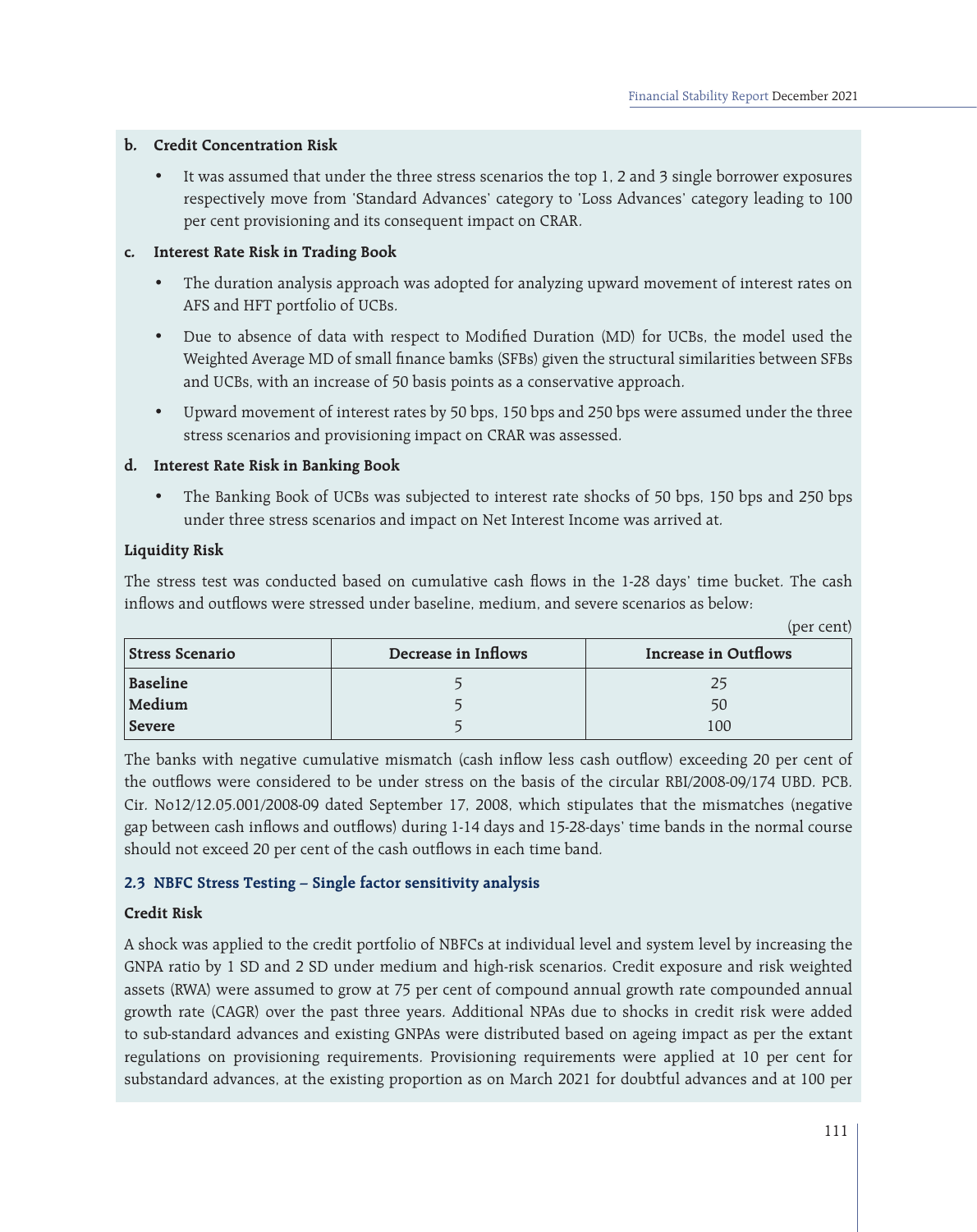#### Annex 2

cent for loss advances as per the regulatory requirements. Additional provision requirements and income loss due to increase in GNPA were deducted from the earnings before provisions and taxes (EBPT) for 2020- 21 to calculate new profit before tax (PBT). Tax rate of 22 per cent was applied to calculate profit after tax (PAT) and the entire PAT was accrued to existing capital with no dividend payment assumption. Based on the new capital and RWA, new capital to risk weighted assets ratio (CRAR) was arrived at for individual NBFCs and entire sector for the assumed scenarios.

#### **Liquidity Risk**

Stressed cash flows and mismatch in liquidity position were calculated by assigning predefined stress percentage to the overall cash inflows and outflows in different time buckets over the next one year. Projected outflows and inflows as on March 2021 over the next one year were considered for calculating the liquidity mismatch under baseline scenario. The shocks applied were 5 per cent and 10 per cent decrease in inflows and 10 per cent and 15 per cent increase in outflows for time buckets over the next one year for the medium and high risk scenarios respectively. Cumulative liquidity mismatch due to such shocks were calculated as per cent of cumulative outflows and NBFCs presenting negative cumulative mismatch were identified.

#### **2.4 Interconnectedness – Network analysis**

Matrix algebra is at the core of the network analysis, which uses the bilateral exposures between entities in the financial sector. Each institution's lendings to and borrowings from all other institutions in the system are plotted in a square matrix and are then mapped in a network graph. The network model uses various statistical measures to gauge the level of interconnectedness in the system. Some of the important measures are given below:

Connectivity Ratio: This statistic measures the extent of links between the nodes relative to all possible links in a complete graph. For a directed graph, denoting total number of out degrees to equal K  $= \sum k_i$  and N as the total number of nodes, connectivity ratio is given as  $\_\_\_\_\_\_n$ 

Cluster coefficient: Clustering in networks measures how interconnected each node is. Specifically, there should be an increased probability that two of a node's neighbours (banks' counterparties in case of a financial network) are neighbours to each other also. A high clustering coefficient for the network corresponds with high local interconnectedness prevailing in the system. For each bank with  $ki$  neighbours the total number of all possible directed links between them is given by ki (ki-1). Let Ei denote the actual number of links between agent i's ki neighbours, viz. those of i's ki neighbours who are also neighbours. The clustering coefficient Ci for bank i is given by the identity:

$$
\text{Ci} = \frac{E_i}{k_i(k_i - 1)}
$$

The clustering coefficient (C) of the network as a whole is the average of all Ci's:

$$
C = \frac{\sum_{i=1}^{N} C_i}{N}
$$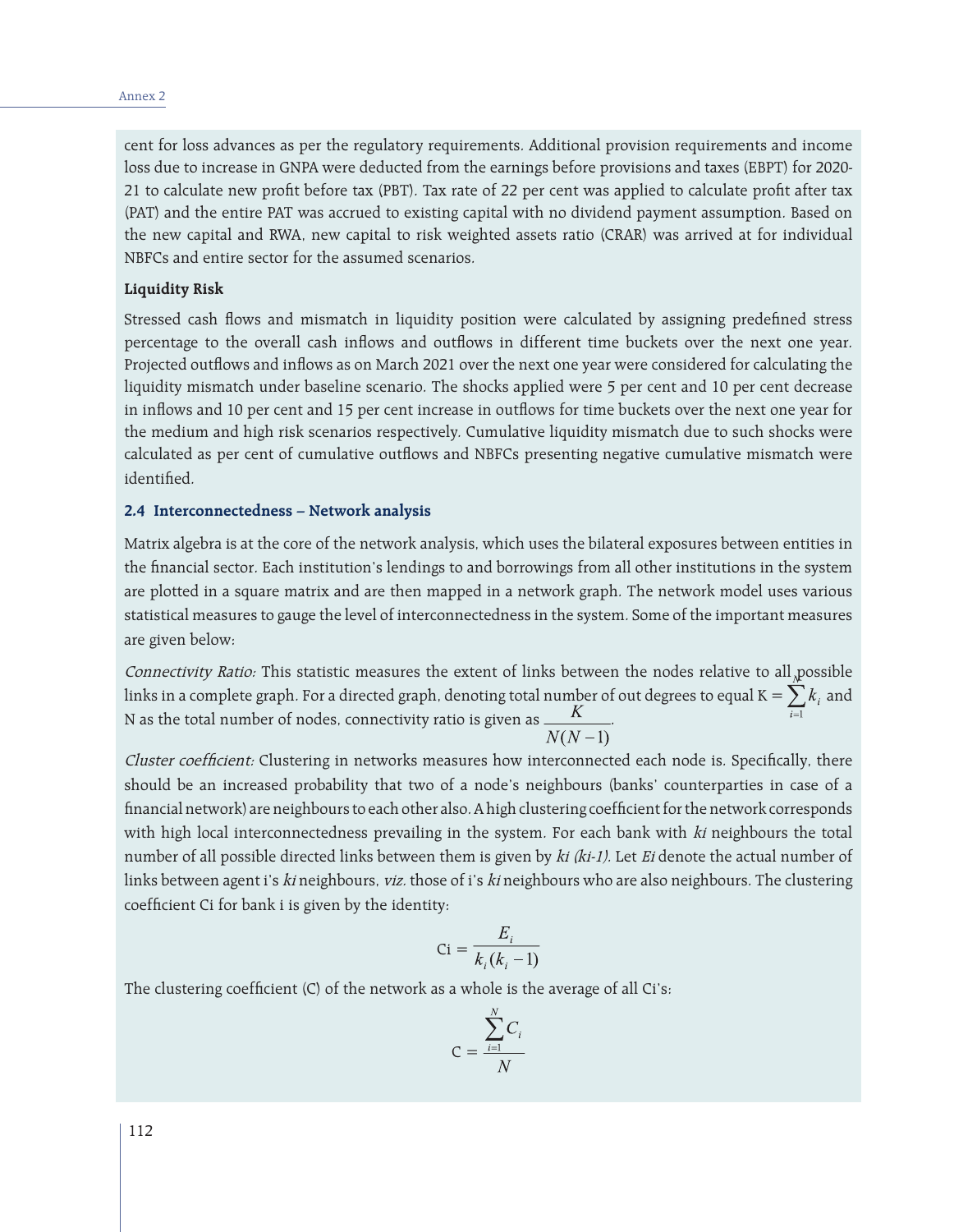Tiered network structures: Typically, financial networks tend to exhibit a tiered structure. A tiered structure is one where different institutions have different degrees or levels of connectivity with others in the network. In the present analysis, the most connected banks are in the innermost core. Banks are then placed in the mid-core, outer core and the periphery (the respective concentric circles around the centre in the diagrams), based on their level of relative connectivity. The range of connectivity of the banks is defined as a ratio of each bank's in-degree and out-degree divided by that of the most connected bank. Banks that are ranked in the top 10 percentile of this ratio constitute the inner core. This is followed by a mid-core of banks ranked between 90 and 70 percentile and a 3rd tier of banks ranked between the 40 and 70 percentile. Banks with a connectivity ratio of less than 40 per cent are categorised as the periphery.

Colour code of the network chart: The blue balls and the red balls represent net lender and net borrower banks respectively in the network chart. The colour coding of the links in the tiered network diagram represents the borrowing from different tiers in the network (for example, the green links represent borrowings from the banks in the inner core).

#### **Solvency contagion analysis**

The contagion analysis is in nature of stress test where the gross loss to the banking system owing to a domino effect of one or more banks failing is ascertained. We follow the round by round or sequential algorithm for simulating contagion that is now well known from Furfine (2003). Starting with a trigger bank i that fails at time 0, we denote the set of banks that go into distress at each round or iteration by Dq, q= 1,2, …For this analysis, a bank is considered to be in distress when its Tier-I CRAR goes below 7 per cent. The net receivables have been considered as loss for the receiving bank.

#### **Liquidity contagion analysis**

While the solvency contagion analysis assesses potential loss to the system owing to failure of a net borrower, liquidity contagion estimates potential loss to the system due to the failure of a net lender. The analysis is conducted on gross exposures between banks. The exposures include fund based and derivatives ones. The basic assumption for the analysis is that a bank will initially dip into its liquidity reserves or buffers to tide over a liquidity stress caused by the failure of a large net lender. The items considered under liquidity reserves are: (a) excess CRR balance; (b) excess SLR balance; and (c) 18 per cent of NDTL. If a bank is able to meet the stress with liquidity buffers alone, then there is no further contagion.

However, if the liquidity buffers alone are not sufficient, then a bank will call in all loans that are 'callable', resulting in a contagion. For the analysis only short-term assets like money lent in the call market and other very short-term loans are taken as callable. Following this, a bank may survive or may be liquidated. In this case there might be instances where a bank may survive by calling in loans, but in turn might propagate a further contagion causing other banks to come under duress. The second assumption used is that when a bank is liquidated, the funds lent by the bank are called in on a gross basis (referred to as primary liquidation), whereas when a bank calls in a short-term loan without being liquidated, the loan is called in on a net basis (on the assumption that the counterparty is likely to first reduce its short-term lending against the same counterparty. This is referred to as secondary liquidation).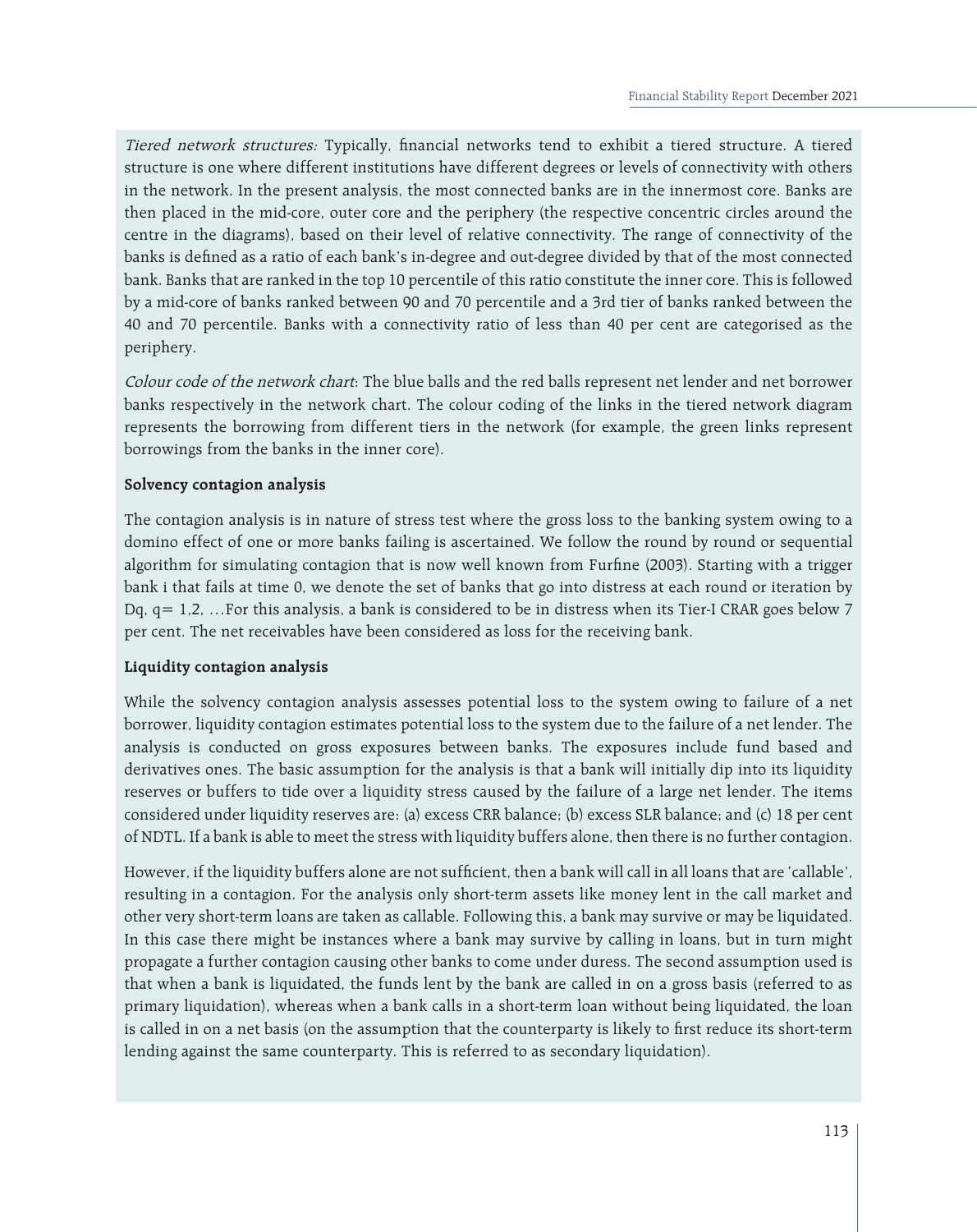## **Joint solvency-liquidity contagion analysis**

A bank typically has both positive net lending positions against some banks while against some other banks it might have a negative net lending position. In the event of failure of such a bank, both solvency and liquidity contagion will happen concurrently. This mechanism is explained by the following flowchart:

**Flowchart of Joint Liquidity-Solvency contagion due to a bank coming under distress**



The trigger bank is assumed to have failed for some endogenous reason, *i.e.*, it becomes insolvent and thus impacts all its creditor banks. At the same time it starts to liquidate its assets to meet as much of its obligations as possible. This process of liquidation generates a liquidity contagion as the trigger bank starts to call back its loans.

Since equity and long-term loans may not crystallize in form of liquidity outflows for the counterparties of failed entities, they are not considered as callable in case of primary liquidation. Also, as the RBI guideline dated March 30, 2021 permits the bilateral netting of the MTM values in case of derivatives at counterparty level, exposures pertaining to derivative markets are considered to be callable on net basis in case of primary liquidation.